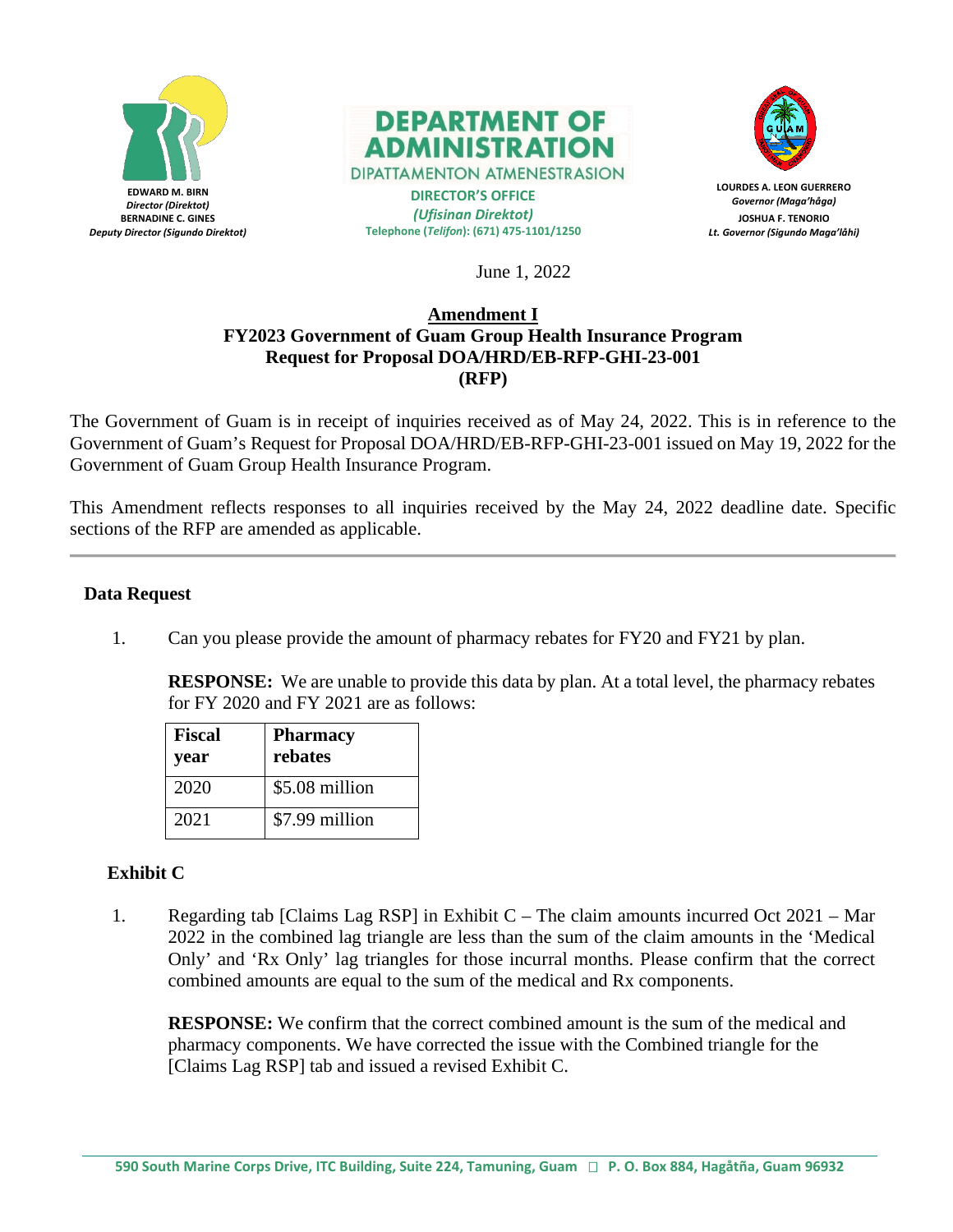2. Regarding the PPO Active and Retiree claim lags – The Oct 2021 incurred claims paid through Mar 2022 appear low compared to the Nov-Dec 2021 incurred claims paid through Mar 2022, as shown in the table below. The Oct 2021 amounts appear low especially considering that Oct 2021 has observed more run-out months than Nov & Dec 2021. Please confirm the correct amounts were provided for Oct 2021 PPO incurred claims paid through Mar 2022.

| <b>Incurral Month</b> | <b>PPO Active Incurred PMPM</b> | <b>PPO Retiree Incurred PMPM</b> |
|-----------------------|---------------------------------|----------------------------------|
| $Oct-21$              | \$708                           | \$957                            |
| $Nov-21$              | \$835                           | \$1,130                          |
| $Dec-21$              | \$840                           | \$999                            |

**RESPONSE:** The amounts provided match the data reported by the carriers for claims incurred in October 2021 and paid through March 2022 for the PPO Active and Retiree plans. The fluctuations observed could be due to a number of reasons including random variation, the start of a new plan year and transition to new carriers in October 2021, and COVID-related disruptions among other reasons.

3. What measures has GovGuam taken to validate claims, premium, and enrollment data provided in the RFP (financial statements, experience refund submissions, loss ratios, other sources, etc.)?

**RESPONSE:** The Government of Guam relies on data provided by the carriers. The data is reviewed for reasonableness and consistency but if the underlying data or information provided by the carriers is inaccurate or incomplete, there is a risk that the data held by the Government of Guam may likewise be incomplete. To mitigate this risk, the claims, premium, and enrollment data included in Exhibit C has been compared to available reconciliation points to check for consistency. Examples of reconciliation points include Exhibit C from the FY 2022 RFP, claims lag triangles from multiple time periods, and other summary reports provided by the carriers. The Government of Guam relies on the data provided by the carriers.

4. Please provide pharmacy claims for all individuals with Rx claims totaling \$10,000 or more including the following data fields: Employee or Dependent - Fill Date - Paid Date -Total Paid Amount - Drug Amount - Drug Name - NDC (National Drug Code) - GCN (Generic Code Number) - Cumulative Paid Amount Per Claimant.

**RESPONSE:** The requested information is not available.

5. Has the experience refund information been updated? It seems to be the same as in last year's RFP.

**RESPONSE:** The "Refunds" tab in Exhibit C has been updated for FY 2021. There was no participating contract refund for the new time period added since last year's RFP.

6. Please provide the plan (HSA, PPO or RSP) and employee status (Active or Retiree) of each of the high-cost claims listed in the [HCC] tab of Exhibit C.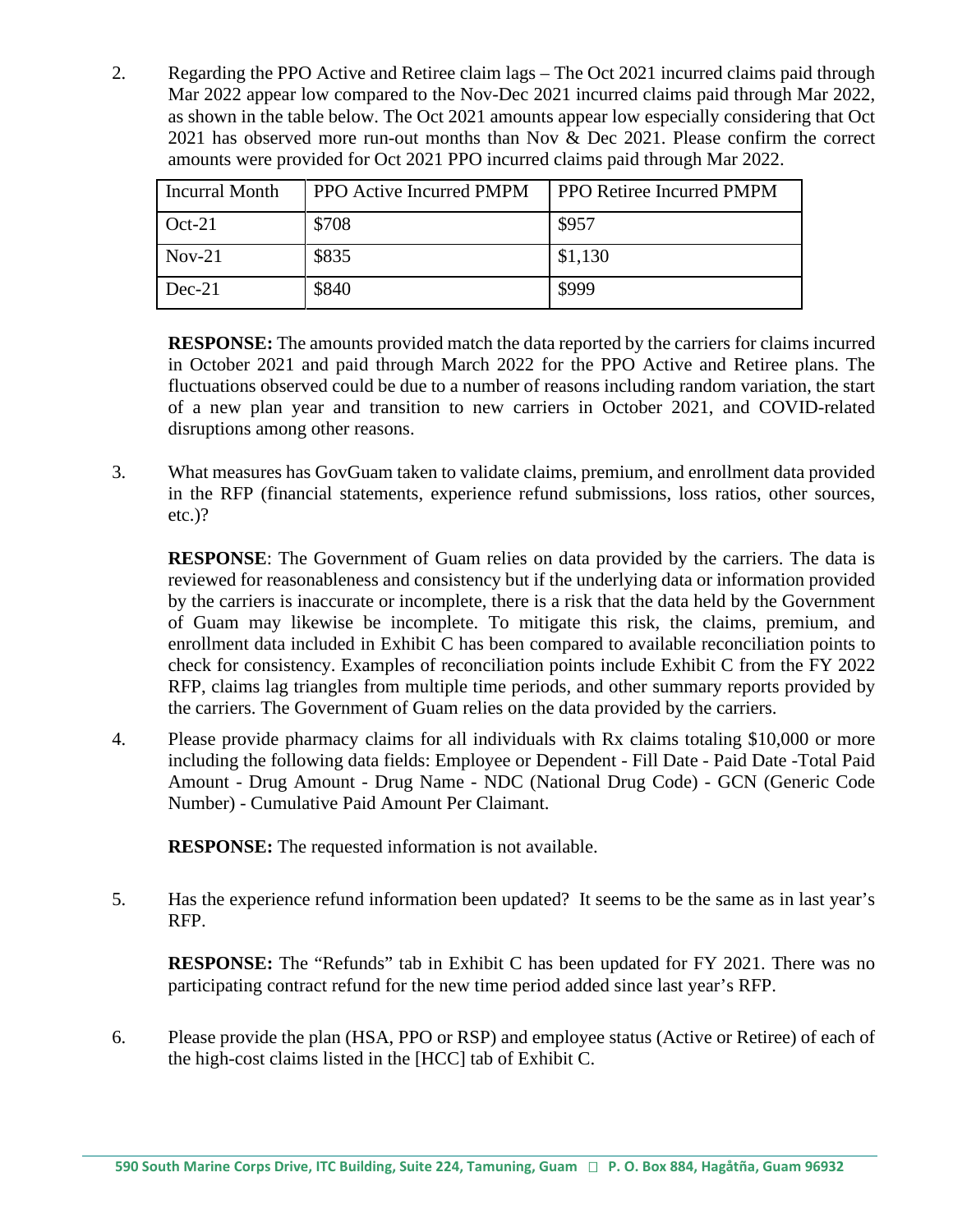**RESPONSE:** The requested information is not available at this level of detail.

7. Please confirm that the claims data and high cost claimants information under Exhibit C: Enrollment and Claims were not adjusted for any incurred but not yet paid (IBNP).

**RESPONSE:** The high-cost claimant data is intended to include claims processed during the stated reporting period with no IBNP adjustment. To our knowledge, the carriers have provided the data without IBNP adjustment.

8. Please affirm the enrollment information on Exhibit C: Enrollment and Claims is based on "subscriber" count, rather than "membership" count. If subscriber count, can you provide membership counts for the same periods?

**RESPONSE:** Exhibit C enrollment is based on subscriber count, which is consistent with the historical enrollment information provided for prior RFPs.

9. Are the premium information in Exhibit C: Enrollment and Claims based on "number of subscribers by class  $\&$  by plan X the rates by class  $\&$  by plan" or simply paid premiums?

**RESPONSE:** The premium information in Exhibit C is calculated as the product of the relevant premium rates from the "Rates" tab and subscriber count from the "Enrollment" tab.

10. Is it possible to receive high cost claimant data for October 1, 2019 to September 2020?

**RESPONSE:** High-cost claimant data for January through December 2020 has been added to the updated version of Exhibit C for the FY 2022 RFP.

11. Exhibit C: Since there are 2 carriers for FY22 with possibly different claims lag, can you please provide claims lag triangles separately for each carrier for incurred months October 2021 to March 2022 for each of the plans and separately for medical claims and pharmacy claims.

**RESPONSE:** Consistent with prior RFPs, we have included data that represents the covered GovGuam population as a whole and we do not share segregated data for individual carriers.

12. Exhibit C: Can you please provide the claims lag triangles for FY20 and FY21 separately for medical and pharmacy claims, for each of the plans.

**RESPONSE:** For each plan, the combined claims lag triangle is the sum of the medical and pharmacy claims lag triangles, which are shown below the combined view starting in rows 61 and 121 respectively.

13. Exhibit C: Can you please provide the monthly claims incurred for FY20, FY21 and first half of FY22 for vision claims as of 3.31.2022.

**RESPONSE:** The requested information is not available at this time. Self-funding vision benefits is an option that GovGuam is considering but this is exploratory at this stage. In order to respond to the self-funding vision portion of the RFP, please provide a manual rate.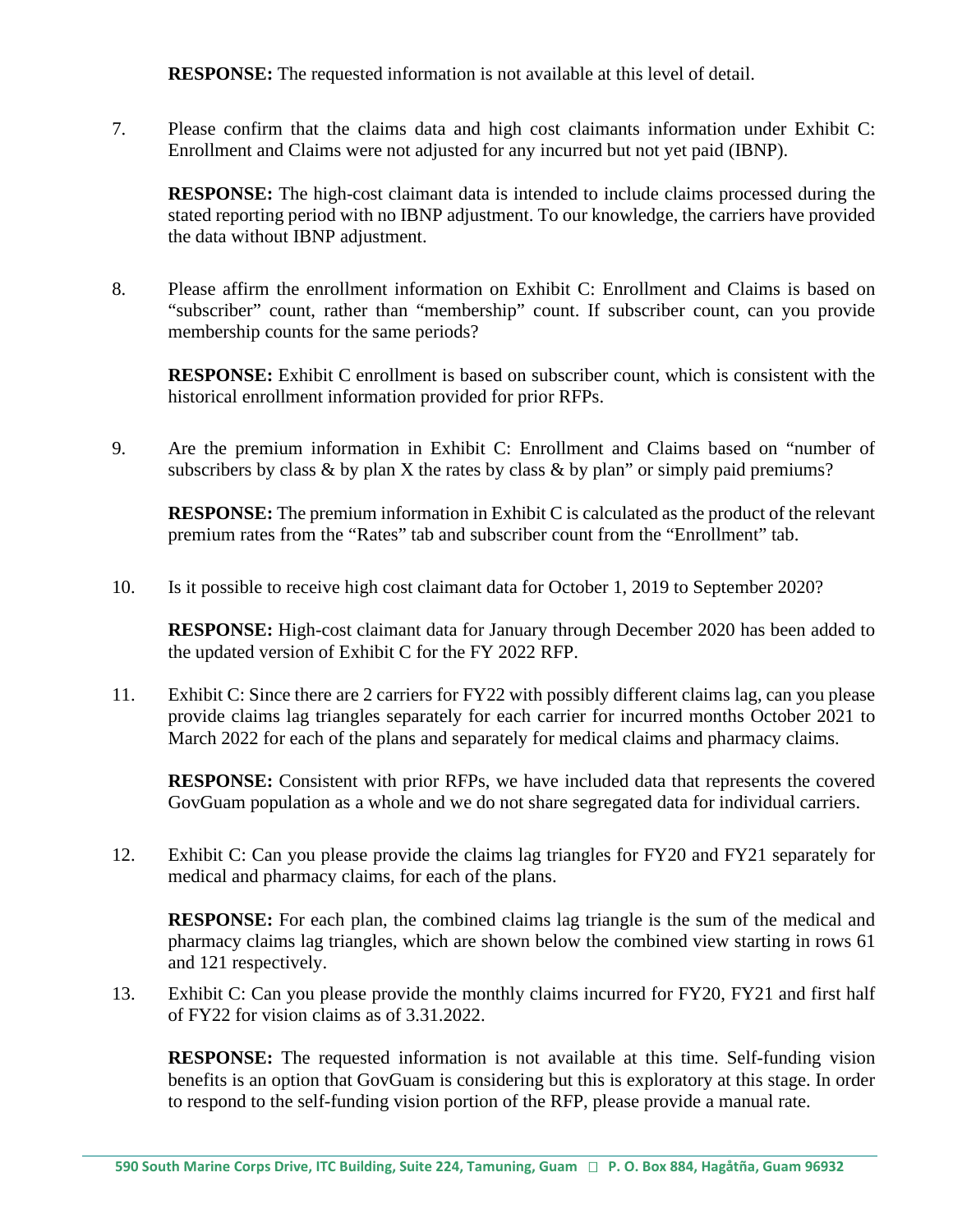## **Exhibit E**

1. Regarding the [Dental] tab of Exhibit E: Are the amounts requested under the 'Monthly Proposed EXCLUSIVE Funding Rate' and 'Monthly Proposed NON-EXCLUSIVE funding rate' sections intended to be fully-insured monthly premium rates?

**RESPONSE**: No. These are intended to be self-funded funding rates rather than fully-insured monthly premium rates.

2. For Self-funded Administration Funding Rate in Exhibit E, where in Exhibit D is this defined? Can you provide a definition if none is found in Exhibit D?

**RESPONSE:** The funding rate refers to the premium equivalent amount that GovGuam would need to fund to cover the claims costs and any non-claims administrative costs or other nonbenefit expenses. Please disregard the reference to a definition in Exhibit D.

3. Regarding item 4b in Exhibit E on tabs [1500], [2000], and [RSP], will this information remain confidential?

**RESPONSE**: Please refer to page 12 of the RFP, Section J. Confidentiality and Proprietary Information. Offerors must identify in their cover letter what items they deem proprietary and request that those items be maintained in confidence in addition to marking those specific items in their proposal.

4. Under Exhibit E: Premium Quotation, please confirm if the "amount per covered life per month (\$)" is net of any contractual adjustment, COB, discounts, member share and charges for noncovered services.

**RESPONSE:** The beginning part of the text in column H may not be visible when you view this table but this field is intended to capture the "Allowed amount". This represents the paid amount plus member cost sharing.

5. Exhibit E: Can you please provide the claims data that will allow analyses by the service categories listed in Exhibit E for the 1500, 2000 and RSP plans for pricing.

**RESPONSE:** The requested information is not available. Potential new bidders are requested to provide a manual rate with a description of the assumptions and adjustments used to arrive at the proposed rate.

6. Exhibit E: Can you please confirm that the request for the STAND ALONE self-funded administration of the pharmacy benefit means a single carrier and that the carrier can be different from the medical.

**RESPONSE:** Yes. The self-funded pharmacy is a single carrier. Members may be enrolled in a different medical plan from the self-funded STAND ALONE pharmacy carrier.

#### **Exhibit F**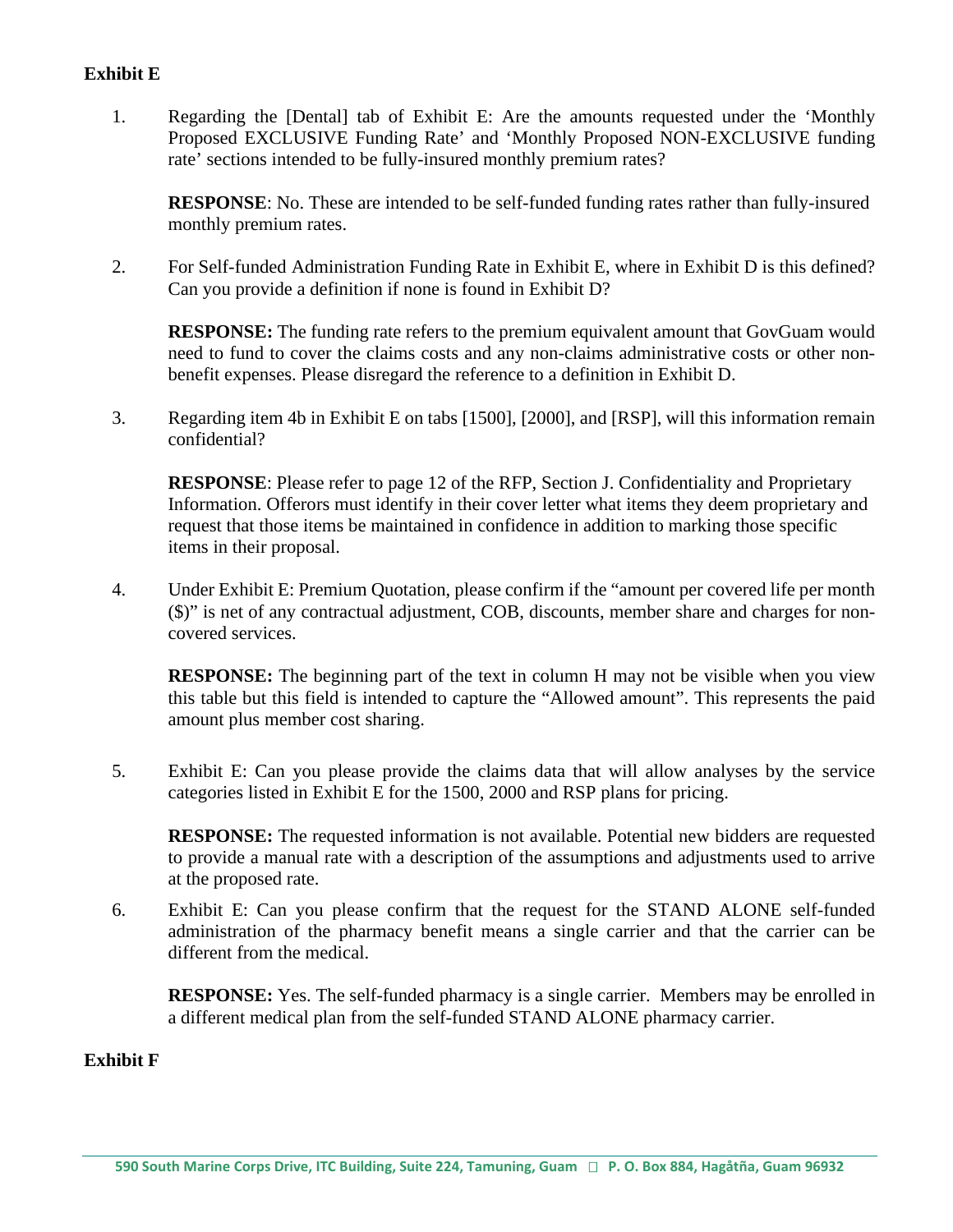1. Exhibit F states that exact specifications of the data structure can be discussed during negotiation meetings and agreed on. Will a uniform set of data structure and on a more granular level be required from all carriers? Will the data structure to be required for carriers for FY23 reporting be in support for pricing the envisioned self funding and stop loss for FY2024?

**RESPONSE:** The data specifications will be standardized for all carriers and the exact specification may be modified from the current version of Exhibit F following feedback from carriers during the negotiation process. The current proposed data structure could support exploratory pricing of FY 2024 benefits on a self-funded basis but that is not the primary objective for collecting this data.

## **Other exhibits**

1. Please reformat and provide an updated Exhibit G to allow additional space, as it does not provide sufficient space to complete the information in the current format?

**RESPONSE:** This is a standard form. If more space if needed, please attach a separate sheet and advise accordingly.

2. Will DOA be providing a Word version of Exhibit L: Proposed Contract and Certificate of Insurance? This will facilitate redlining proposed changes.

**RESPONSE:** Yes, we will provide the Word version along with this Amendment 1.

# **SELF-FUNDING QUESTIONS**

**Please note that the potential self-funding arrangements that are discussed in the RFP documents are exploratory. With high premium trends in recent years, GovGuam is investigating options to provide the most economic and beneficial health benefits to the covered population. Our objective is to open a discussion with carriers about these options. Please see responses to specific self-funding related questions below.** 

1. Will GovGuam have a specific formulary requirement for the RX Self funded program?

**RESPONSE**: GovGuam does not have a specific formulary. We will rely on the awarded TPA's formulary listing.

2. What type of programs will GovGuam require from the self insured RX vendor; i.e.: Step therapy, Drug utilization review (DUR) program, Medication adherence and persistency program, Medication therapy management (MTM), Clinical patient support provided, rebate management?

**RESPONSE:** Ideally, GovGuam would like the least disruptive process for members to maintain their current medications. That said, we are looking for a partner to help us make changes that make sense for our members and for our long-term strategic goals.

3. Is GovGuam able to prefund anticipated RX claims on the self funded RX program?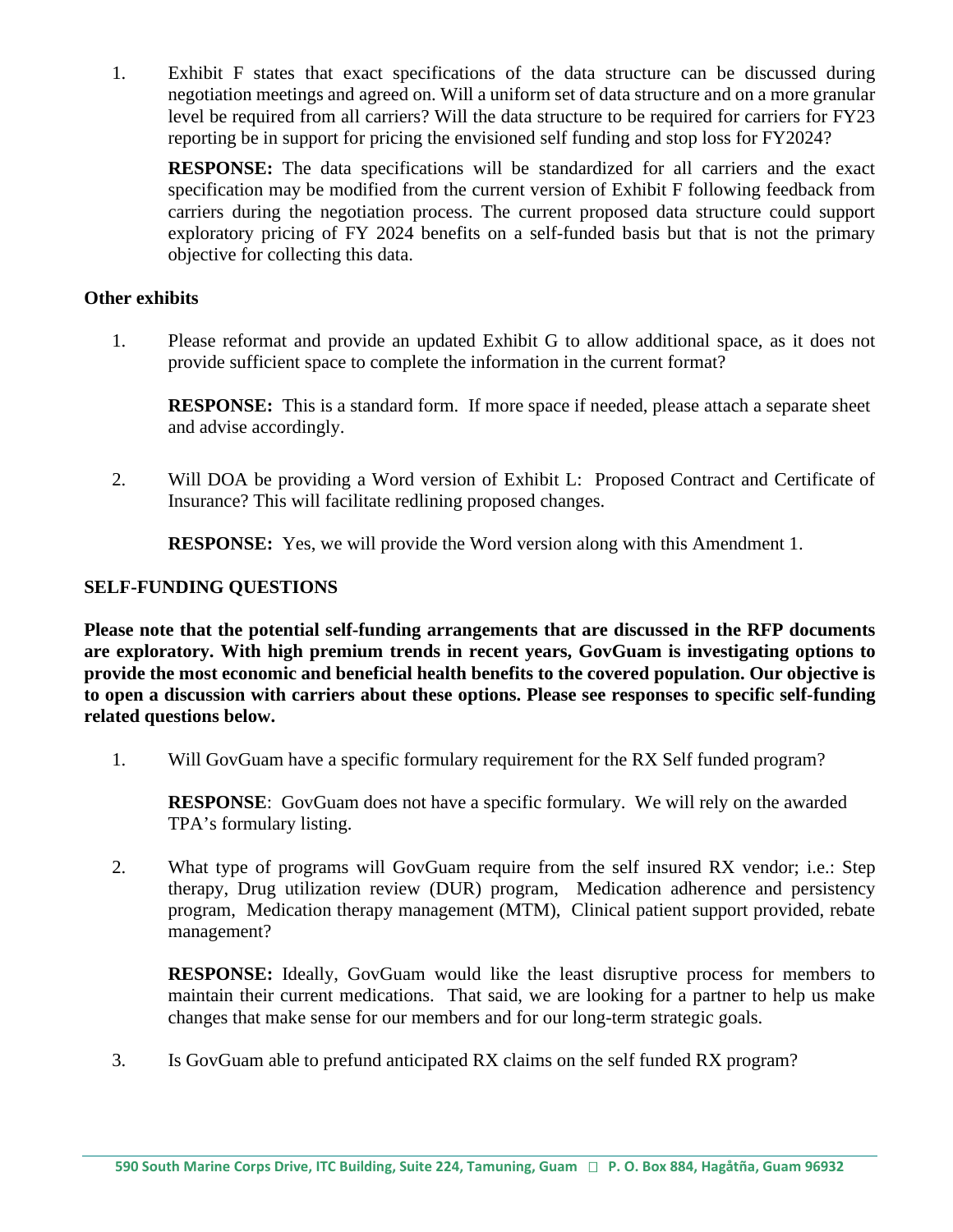**RESPONSE:** GovGuam could prefund Rx claims on a monthly basis based on an expected monthly pharmacy cost with true-ups performed on a quarterly and annual basis.

4. We noticed the name Navitus in the draft self-funded Rx contract; is this an error?

**RESPONSE:** Please disregard any reference to Navitus as this was an error.

5. Will GovGuam provide the draft Self-Funded Vision contract?

**RESPONSE:** The option of moving vision to a self-funded plan is an exploratory process and that if GovGuam does decide to self-fund this benefit, a contract will be made available.

6. For Self-funded Administration of Dental and Vision in Exhibit E, "Exclusive" is described as "bundled with same carrier as medical coverage". Shouldn't the correct term be Non-Exclusive?

**RESPONSE**: Exclusive in this case refers to the potential selection of a single TPA for dental coverage and a single TPA for vision coverage.

7. Will the Vision Plan described in Exhibit E for self-funded administration include coverage of vision/optical hardware only?

**RESPONSE:** Vision care is intended to maintain the same benefits as in FY22.

8. Is the separate fully insured or self-insured prescription drug and dental plan going to be awarded exclusively to one carrier or it will be split?

**RESPONSE:** GovGuam does not know at this point until all proposals are received, reviewed and negotiated.

9. Currently the pharmacy benefits are subject to deductible under the HSA plans. For the Stand Alone self-funded administration of the pharmacy benefit where the carrier can be different from the medical, can you please clarify how this will work with regards coordinating deductibles still to be met. Can you please clarify if the intent is to not have pharmacy drugs be subject to deductible if the pharmacy claims will be on self-funding.

**RESPONSE:** We recognize the challenges associated with coordinating benefits, but no, it was not our intent to change the benefit design at this time. It is our understanding that one or more of the existing carriers use a third-party pharmacy benefits manager, so there are already mechanisms in place to coordinate deductibles that apply to both medical and pharmacy benefits.

10. Please confirm the intent of GovGuam to offer and provider a separate coverage for medical and prescription drug. How about vision services?

**RESPONSE:** GovGuam is exploring its options and requesting separate quotes for self-funded dental, prescription drug and vision benefits.

11. If the answer to number 3 above is yes (re-numbered as number 10), please confirm if the following will be the applicable deductible and out of pocket maximum for medical and prescription drugs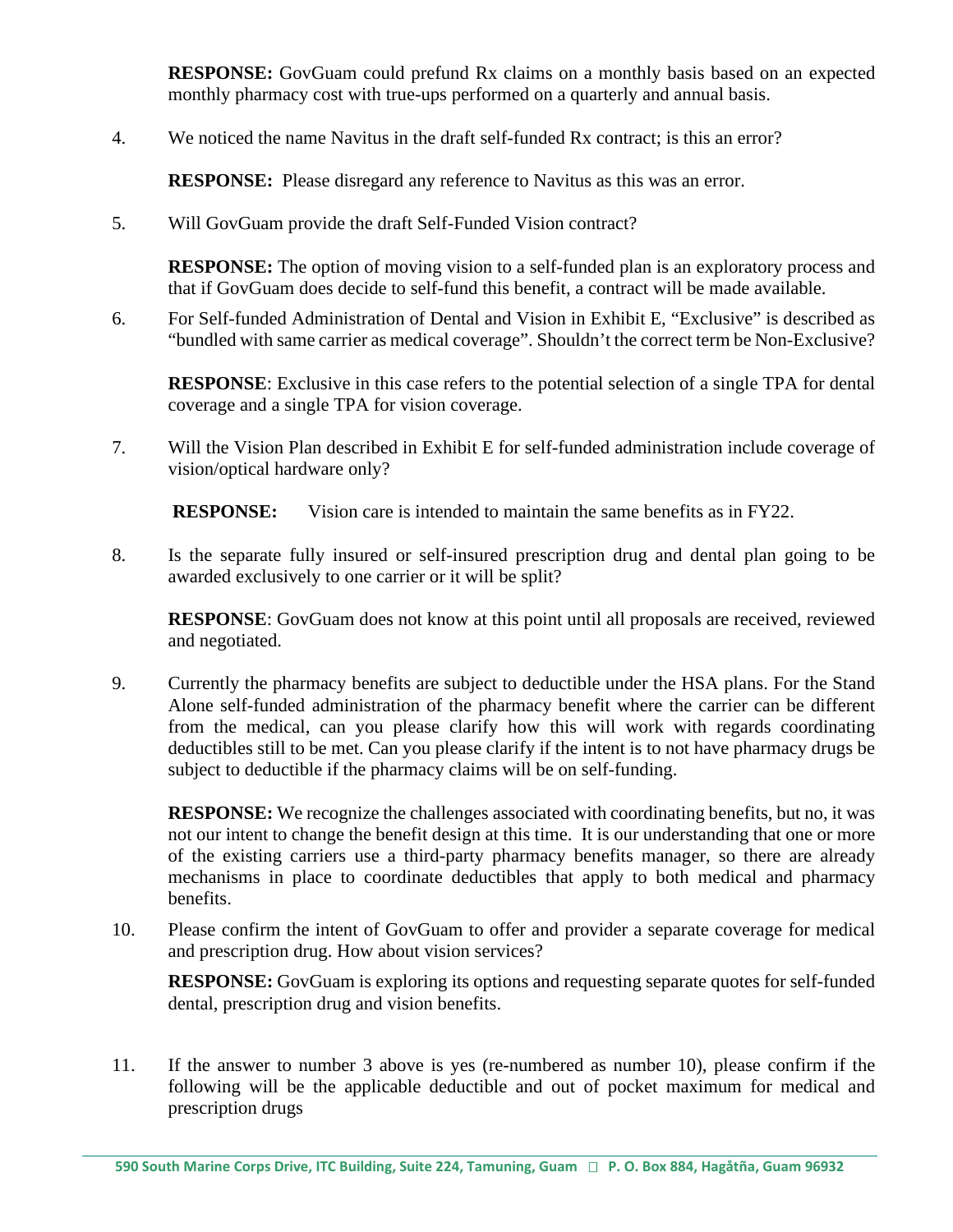- a. PPO 1500 Deductible
	- i. Medical
		- 1. In Network \$1,500 single and \$3,000 family
		- 2. Out of Network \$3,000 single and \$30,000 family
	- ii. Prescription Drug
		- 1. In Network \$2,000 single and \$4,000 family
		- 2. Out of Network \$4,000 single and \$12,000 family
- b. HSA 2000 Deductible
	- i. Medical
		- 1. In Network \$2,000 single and \$4,000 family
		- 2. Out of Network \$4,000 single and \$30,000 family
	- ii. Prescription Drug
		- 1. In Network \$2,000 single and \$4,000 family
		- 2. Out of Network \$4,000 single and \$12,000 family
- c. PPO 1500 Out of Pocket Maximum
	- i. Medical
		- 1. In Network \$3,000 single and \$9,000 family
		- 2. Out of Network \$9,000 single and \$90,000 family
	- ii. Prescription Drug
		- 1. In Network \$4,000 single and \$12,000 family
		- 2. Out of Network \$30,000 single and \$90,000 family
- d. HSA 2000 Out of Pocket Maximum
	- i. Medical
		- 1. In Network \$4,000 single and \$12,000 family
		- 2. Out of Network \$12,000 single and \$90,000 family
	- ii. Prescription Drug
		- 1. In Network \$4,000 single and \$12,000 family
		- 2. Out of Network \$30,000 single and \$90,000 family
- 12. Are carriers required to follow the out of network out of pocket maximum amounts stated under number 4 above (re-numbered as number 11)? What if the prospective offeror has a different offering?

**RESPONSE TO QUESTIONS 11 and 12:** Carriers are required to follow the out of network out of pocket maximums. Carriers may also offer lower alternative options for consideration by GovGuam. Alternative options must be specifically stated as such. Please note that the current GovGuam plan designs do not have the separate prescription drug deductibles and out of pocket maximums indicated in this question.

13. Exhibit E: Can you please confirm how the Dental Exclusive Self-Funded scheme is intended to work - there can be multiple carriers for the self-funded administration of this benefit? What does Exclusive mean in this case? How does the Dental Exclusive Funding scheme intended to work?

**RESPONSE:** The self-funded Dental plan will be awarded on an Exclusive contract. Exclusive means one carrier will be awarded as the TPA for the dental plan.

14. How does Exclusive funding for the pharmacy benefit intended to work?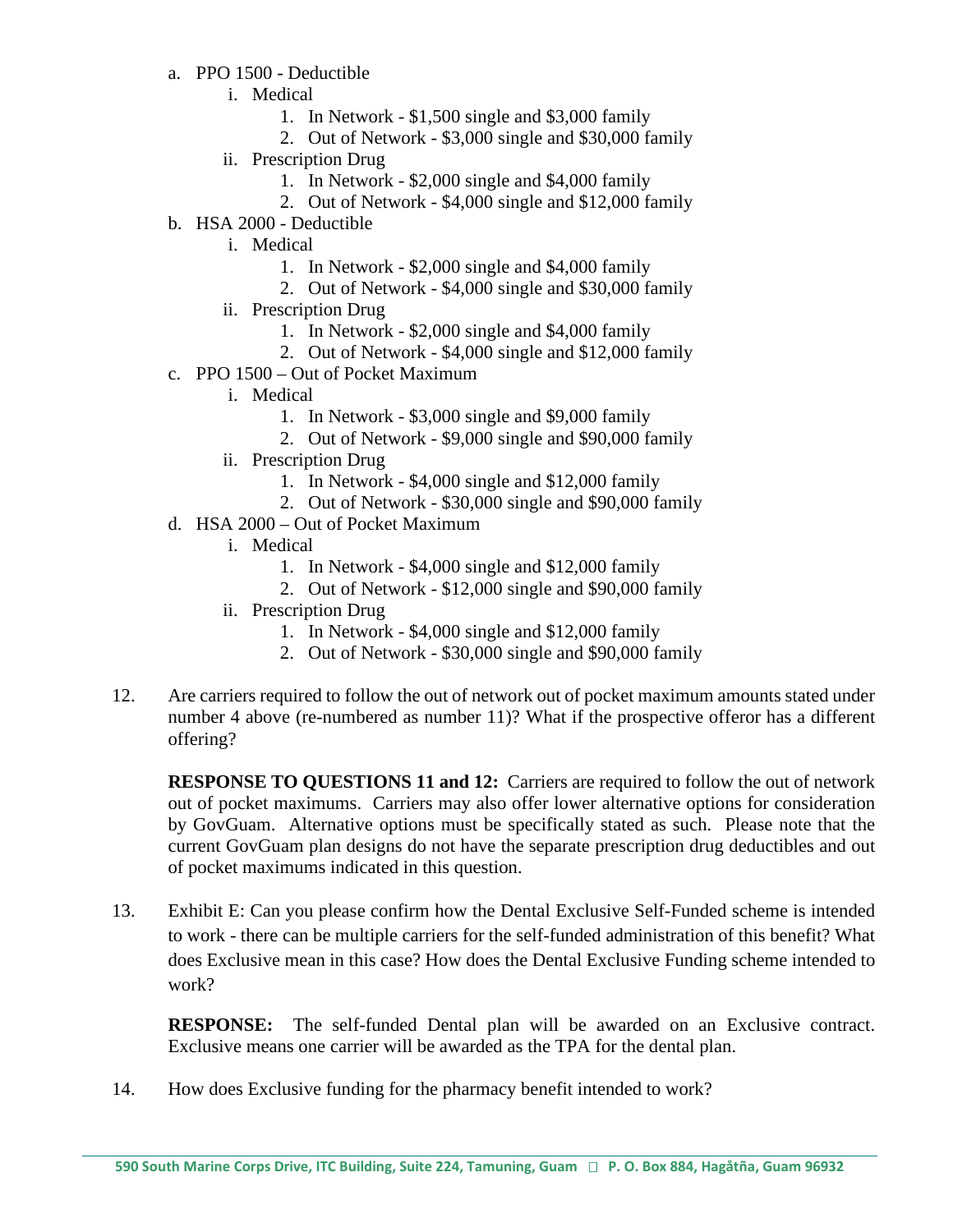**RESPONSE:** GovGuam is considering its options and exploring the possibility of self-funding the pharmacy benefit. If this goes ahead, the structure of the arrangement will be similar to the current exclusive self-funded dental benefit.

## **OPERATIONAL AND OTHER QUESTIONS**

1. What is more important to GovGuam: member choice and drug selection with less plan savings, or a more restrictive formulary with some member disruption to lower drug costs as much as possible?

**RESPONSE:** Similar to other public purchasers, GovGuam would prefer a member centric view to health and pharmacy benefits, but with several years of high trends, we think we will need to work with our health plan partners to understand the plan savings and member disruption associated with moving towards a more restrictive formulary. If you are an existing plan, please identify what type of approach you currently use and propose something similar. We can discuss further during the negotiations. Please come prepared to discuss the cost impact of various pharmacy options. If you are a new plan, please identify what type of approach you would recommend and price consistently.

2. How does GovGuam anticipate being able to allow vendors, insurer and a separate RX-TPA vendor, to communicate and coordination care management?

**RESPONSE:** Carriers who are contracted for the fully insured medical plan will have to report membership enrollment information to the carrier awarded the RX TPA contract. We welcome any input from the carriers as part of their proposals.

3. How does GovGuam anticipate having drugs outside of the USA, Asia, be covered if they are not included in the drug formulary?

**RESPONSE:** We are looking to our health plan partners to propose solutions to these types of operational challenges. If you are an existing plan, please identify what type of approach you currently use and propose something similar. We can discuss further during the negotiations. If you are a new plan, please identify what type of approach you would recommend and price consistently.

4. How will enrollment be provided and updated to the RX vendor?

**RESPONSE:** GovGuam will require all carriers to report membership (subscriber and dependents) to the carrier awarded the Rx TPA contract. Completion of a separate enrollment form will not be required for subscribers. Enrollment into the medical plan will include coverage for the Rx benefit.

5. We assume GovGuam will provide additional time to seek clarifications to the answers that will be provided.

**RESPONSE:** The deadline date has been extended to 12:00 P.M., June 17, 2022, CHamoru Standard Time.

6. Please provide information on possible negotiation dates.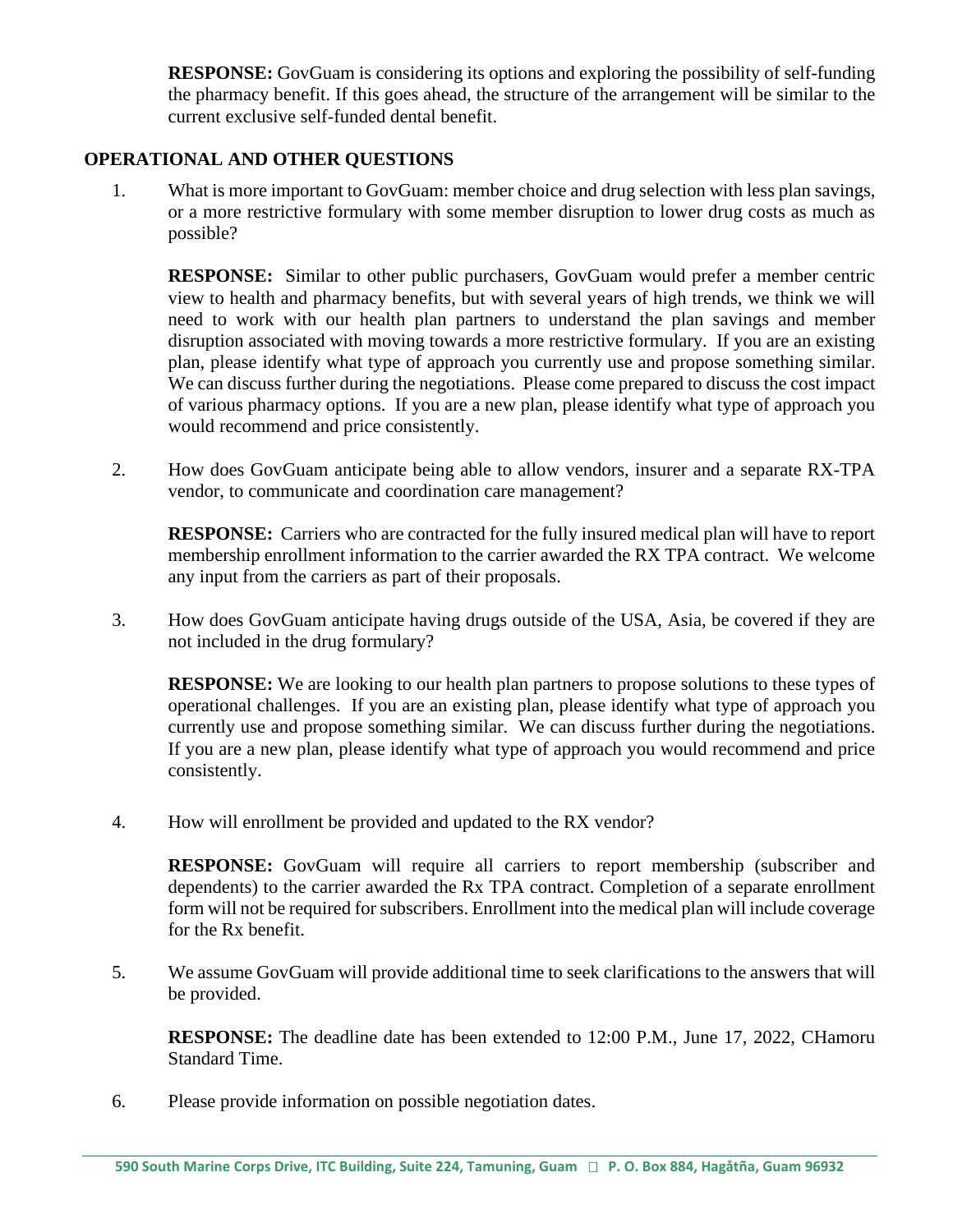**RESPONSE:** Negotiations are tentatively scheduled for July 11th through July 13<sup>th</sup>, with subsequent meetings to be scheduled as necessary through July 22nd. Pre-Negotiation communications to include questions regarding your submissions will be sent to you by July  $1<sup>st</sup>$ with written responses due prior to negotiations.

7. GRT is paid directly to the Government of Guam. Will carriers be allowed to offset experience refund due to the government with GRT payments?

#### **RESPONSE:** No.

8. Under "Submission of cost proposal", instructions indicate the Price Proposal should be submitted separately from the written proposal. Does this imply that a hard copy of Exhibit E: Premium Retention Quotation should be submitted in its own envelope in addition to soft copies (Excel, PDF) of Exhibit E being included in the thumb drives? Please clarify.

**RESPONSE:** See amendment below to SPECIAL REMINDER TO PROSPECTIVE OFFERORS, item 1.

- 1. Carriers are advised to produce proposals as follows:
	- a. One (1) original hard copy of proposal with original notarized affidavits and sealed cost proposal.
	- b. Fourteen (14) password protected thumb drives containing the entire proposal.
		- Exhibit E: Cost Proposals should have a separate password.
		- Two (2) of which will be in its original workbook formats (MS Excel, not PDF) and both labeled as "Original Proposal."
		- Twelve (12) of which will be in a read only format. The 12 thumb drives must be labeled as copies and numbered as 1 of 12, 2 of 12, etc.
		- All Fourteen (14) password protected thumb drives must be submitted to the Director, Department of Administration.
		- Excel files should be included in all fourteen (14) thumb drives and the SFTP submission to the consultants.
	- c. Electronic transfer of files via SFTP. Transfer details to be shared with the contact person named in the Acknowledgement of Receipt of RFP.
	- d. Offerors are advised to refer to notarized affidavit and audited financial statement requirements.
- 9. Are the wellness programs being offer and provided separately from the medical plans?

**RESPONSE:** The wellness program is part of the plan design and is included with the medical plan.

10. Is it possible to propose a different performance guarantee?

#### **RESPONSE:** No.